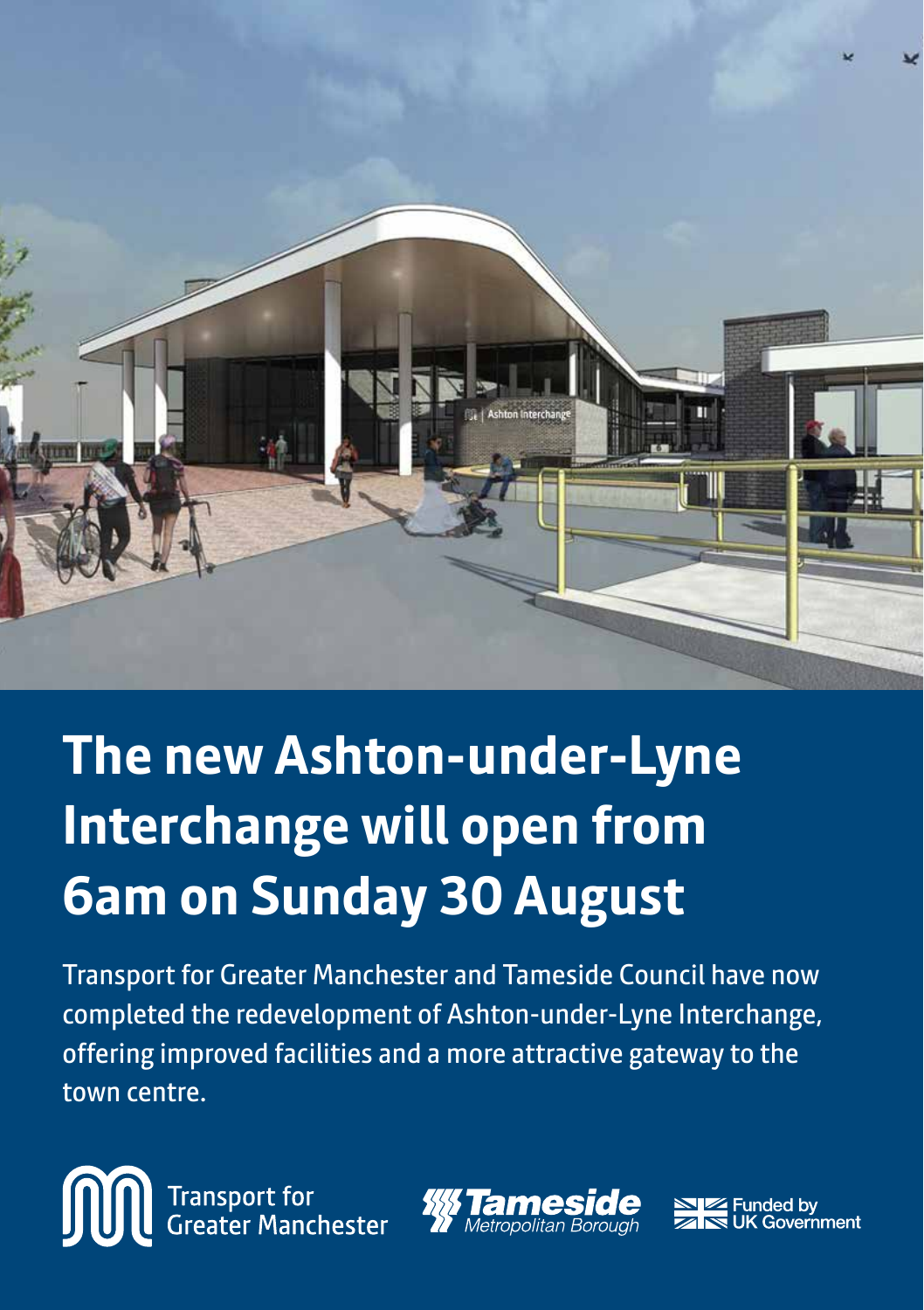## Where to find your bus service from 6am on Sunday 30 August

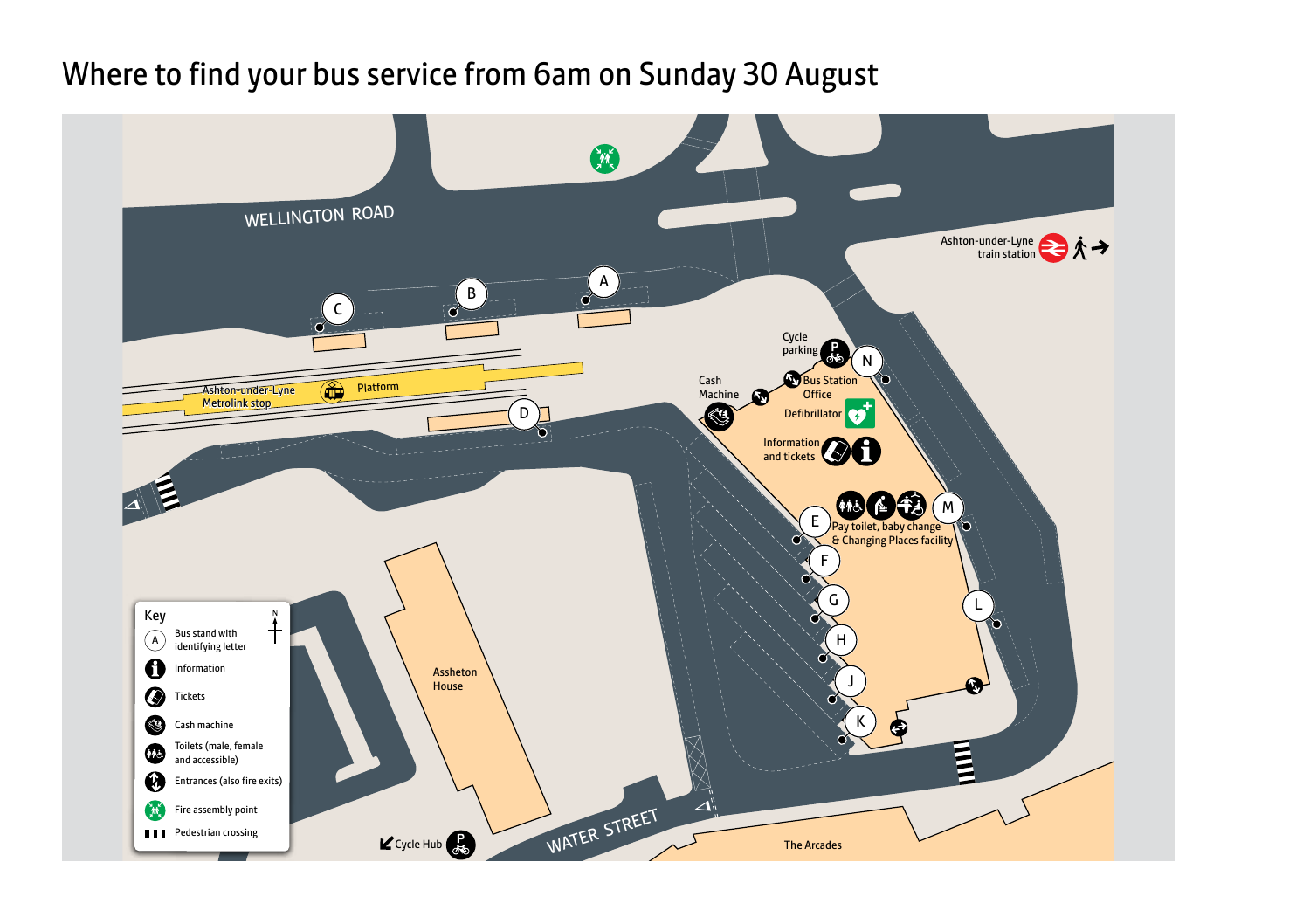## Services and stands at Ashton-under-Lyne Interchange

| <b>Service</b>      | <b>Destination</b>    | <b>Stand</b> |
|---------------------|-----------------------|--------------|
| 7                   | Stockport             | А            |
| 7A                  | Stockport             | А            |
| 7B                  | Stockport             | А            |
| 41A                 | Dukinfield            | F            |
| 216                 | Manchester            | B            |
| 216                 | Stalybridge           | D            |
| 217                 | Wythenshawe Hospital  | А            |
| 219                 | Manchester            | C            |
| 219                 | Stalybridge/Glossop   | D            |
| 230                 | Manchester            | D            |
| 231                 | Manchester            | D            |
| 232                 | Smallshaw             | D            |
| 237                 | Glossop               | K            |
| 330                 | Stockport             | М            |
| 335                 | Denton                | N            |
| 336                 | Hazelhurst            | N            |
| 337                 | Hazelhurst            | N            |
| 339                 | Crowhill              | N            |
| 345                 | Denton                | N            |
| 346                 | Hyde/Gee Cross        | G            |
| 347                 | <b>Haughton Green</b> | L            |
| 348                 | Carrbrook             | J            |
| 350                 | Oldham                | H            |
| 356                 | Oldham                | N            |
| 389                 | Dukinfield            | F            |
| 396                 | Newton Heath          | N            |
| 409                 | Rochdale              | E            |
| 419                 | Middleton             | N            |
| Coaches             |                       | D            |
| <b>School buses</b> |                       | D            |